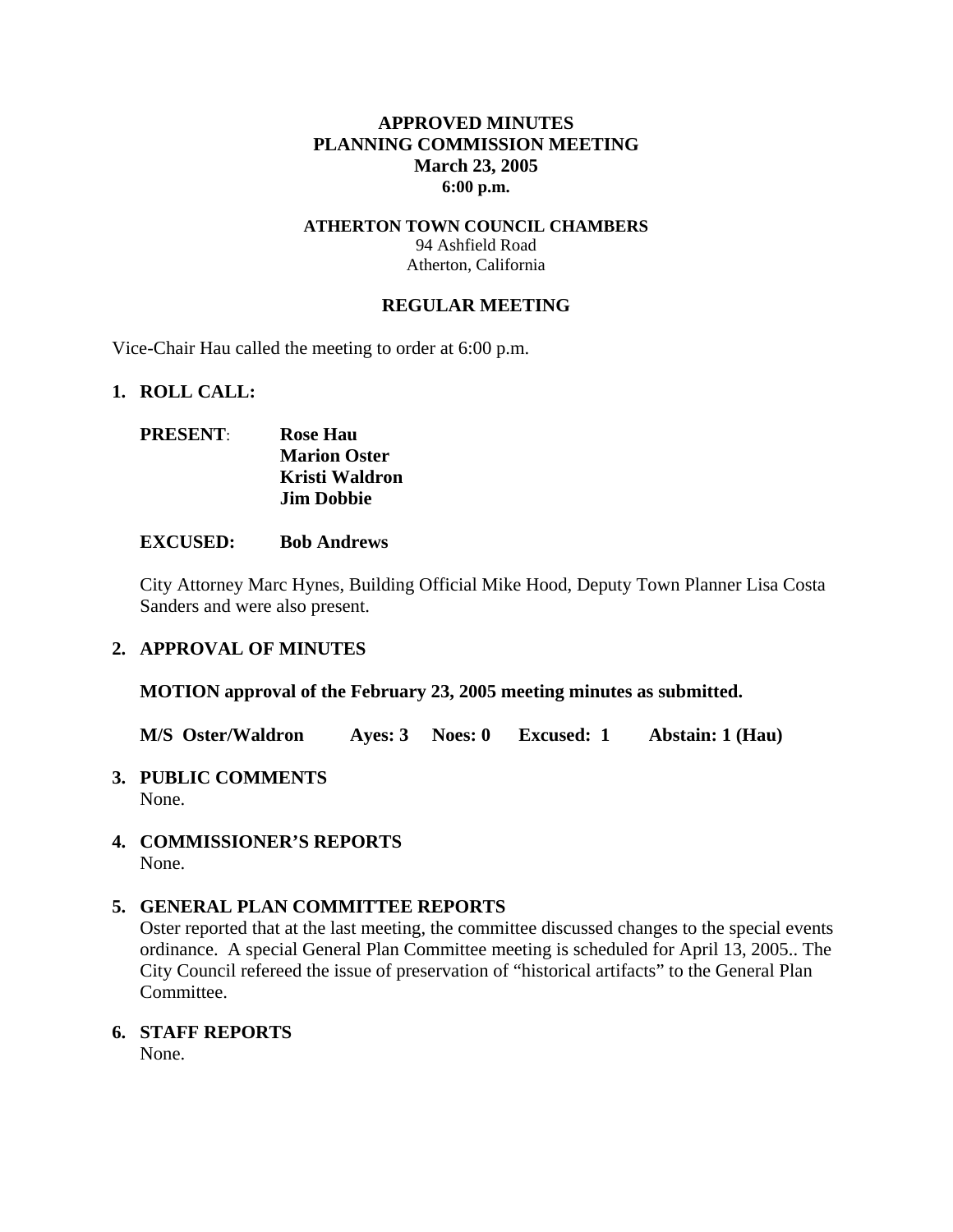March 23, 2005 Planning Commission Minutes Page -2-

### **NEW BUSINESS**

### **7. Annual Master Plan Update – Menlo School, 50 Valparaiso**

David McAdoo, Menlo School, indicated that the school has finished the upper classroom buildings, currently negotiating with the College on separation, completed a renovation of Wunderlich field, and working on a master parking plan. They continue to work with their neighbors. The athletic fields are shared with the College and others on occasion. Mr. McAdoo reviewed the improvements to Wunderlich field.

Larry Fry, Menlo School Board member, indicated that their meetings with neighbors depends on the level of activity and that they typically meet about once per month. He stated that the school is continuing to identify items for their "wish list".

David McAdoo expressed his commitment that they would not rent the campus for commercial enterprises. He also indicated that the School is involved with the College to resolve the neighborhood issues at Cartan field and establish positive relations with the Britney Meadows neighbors.

Ed Goodstein, 71 MacBain, indicated his support for the Music at Menlo program stating that it has a strong educational component. He also stated that he is pleased with the progress with the school.

Henry Ilg, 96 Leon Way, stated that he is pleased with discussions with the school and noted excellent communications.

**MOTION to accept the 2005 annual Master Plan Update from Menlo School: M/S Oster/Dobbie Ayes: 4 Noes: 0 Excused: 1** 

### **8. Annual Master Plan Update – Sacred Heart Schools, 150 Valparaiso**

Sandy Dubinsky, Sacred Heart Schools, stated that they presented the master plan to their neighbors. They have also received positive comments from neighbors on the parking lot and playground improvements. She indicated that they plan to work in the following projects this year; renovation of classrooms, parking at Sigall building, removal of portable buildings, replacing exterior signage and locker rooms at the track. There are no changes to the student population.

Joe Ciangalini, Sacred Heart School, stated that Oakwood plans are uncertain at this time and that the nuns are working on a National plan for their retirement.

Ed Goodstein, 71 MacBain, stated that there could be issues relating to the increased parking at Elena and stated that condition at Emilie has improved with the School's parking lot improvements.

**MOTION to accept the 2005 annual Master Plan Update from Sacred Heart Schools. M/S Dobbie/Waldron Ayes: 4 Noes: 0 Excused: 1**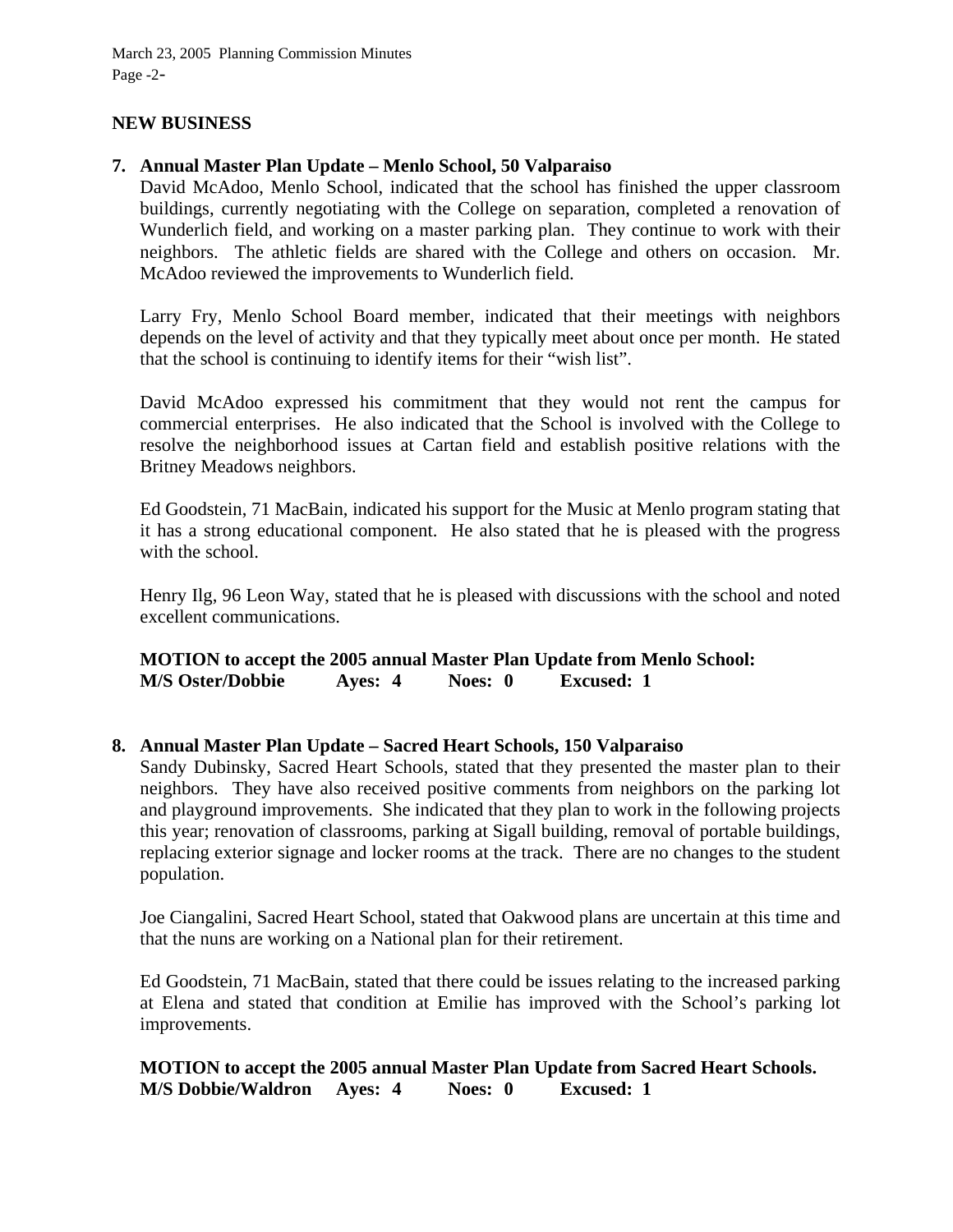# **PUBLIC HEARINGS**

9. **Heritage Tree Removal Permit – 84 Almendral** – Heritage tree removal request to allow the removal of two heritage trees. Atherton Municipal Code section 8.10.

Lisa Costa Sanders presented the staff report and noted the reasons outlined in the staff report to support the removal of two heritage trees.

Radu Vanco, property owner, stated that there are over 45 large trees on his property and that he will find room for the replacement planting.

**MOTION to approve the Heritage Tree Removal Permit at 84 Almendral to allow the removal of two heritage trees based on the following finding and subject to the conditions contained in the Heritage Tree Removal Permit:** 

**M/S Oster/Waldron Ayes: 4 Noes: 0 Excused: 1** 

### **Finding:**

- 1. The removal of the trees would not be contrary to the purpose and intent of the Atherton General Plan.
- **10. Heritage Tree Removal Permit and Negative Declaration 222 Greenoaks** Heritage tree removal request and Negative Declaration to allow the removal of fifteen heritage trees. Atherton Municipal Code section 8.10

Lisa Costa Sanders presented the staff report and noted the reasons outlined in the staff report to approve the Negative Declaration, approve the removal of the twelve pine trees along the rear property line and to deny the removal of trees number 41 and 42. The applicant has withdrawn their request to remove tree number 27.

In response to a question, Kathy Hughes Anderson stated that the removal of the pine trees provides a good opportunity for more appropriate replacement planting that would not interfere with the PG&E lines. She further stated that Monterey Pines are not long lived species.

Jackie Gaertner, 222 Greenoaks, noted their plans to construct a new home and that the primary reason for the removal of the twelve pine trees is to alleviate the conflict with the PG&E lines and to allow for replacement planting. She is most concerned with tree #42 and #41. She further stated that tree #42 leans towards the location of the new home.

Bill Taylor, project contractor, expressed concern with tree #42 and its proximity to the new basement.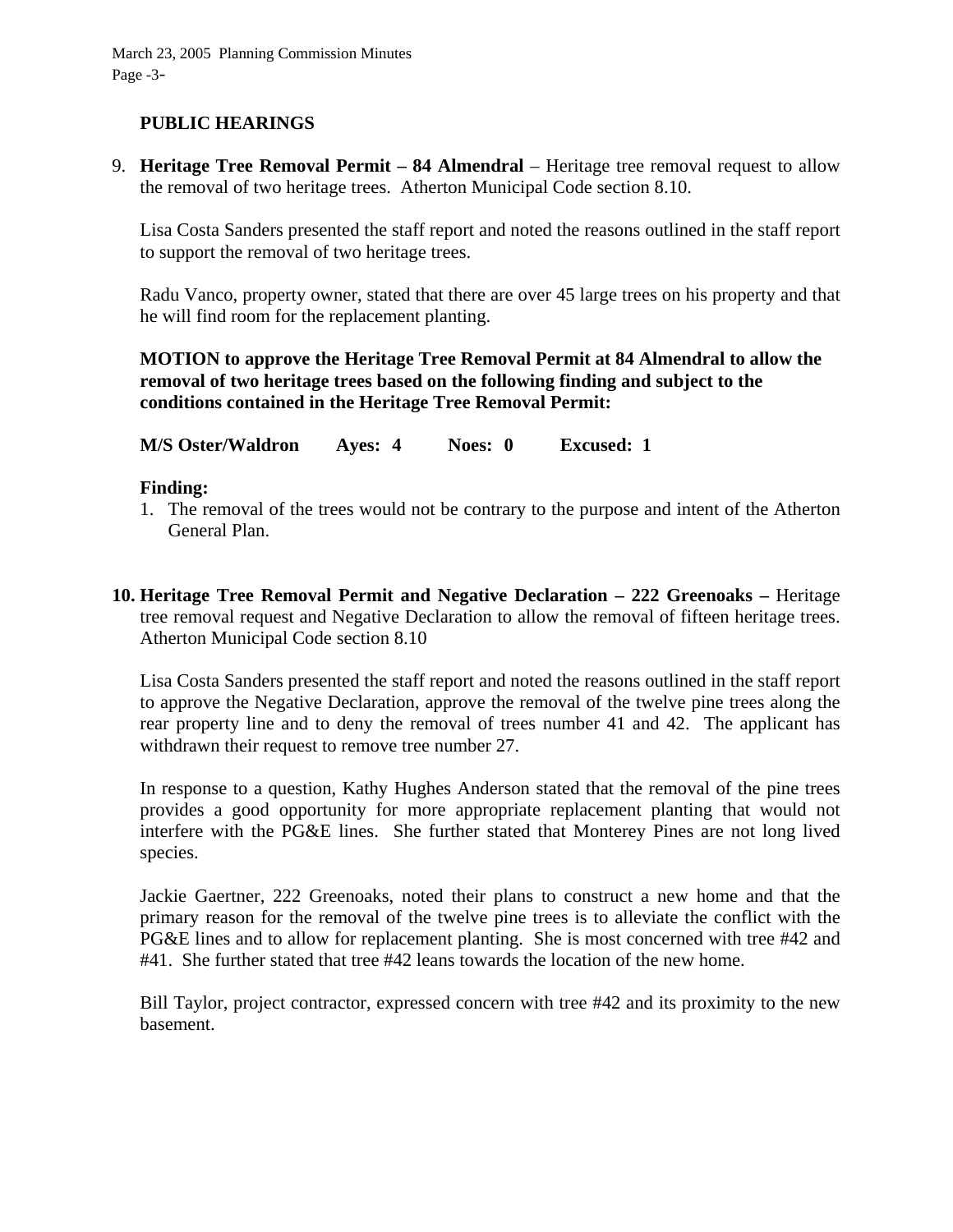**MOTION to find the Initial Study and Draft Mitigated Negative Declaration prepared for this project are adequate and in conformance with the California Environmental Quality Act. It is further moved that the Planning Commission adopt the draft Mitigated Negative Declaration for the 222 Greenoaks Drive Tree Removal Project. It is further moved that the Planning Commission find that the proposed removal of twelve heritage trees at 222 Greenoaks Drive in Atherton would not be contrary to the purpose and intent of the General Plan, for the reasons outlined in the Staff Report, and that the Commission approve the removal with the conditions stated in the draft Heritage Tree Removal Certificate and that the removal of the trees number 27, 41 and 42 be denied:** 

**M/S Oster/Dobbie Ayes: 4 Noes: 0 Excused: 1** 

# **Finding:**

- 1. The removal of the trees would not be contrary to the purpose and intent of the Atherton General Plan.
- **11. Tentative Parcel Map 64 Moulton Tentative Parcel Map to allow the subdivision of one** parcel into two parcels*.*

Lisa Costa Sanders presented the staff report and noted the reasons outlined in the staff report to support the tentative parcel map to allow the subdivision of one parcel into two parcels.

Frank Merrill, property owner, indicated that the main house has been moved to meet current setback requirements and that the other structures will be moved prior to recordation of the final parcel map.

# **MOTION to approve the Tentative Parcel Map at 64 Moulton based on the following findings and subject to the conditions contained in the Tentative Parcel Map Certificate:**

**M/S Dobbie/Oster Ayes: 4 Noes: 0 Excused: 1** 

# *Findings:*

- 1. The Tentative Parcel Map is in conformance with the Subdivision Map Act and the Atherton Subdivision Ordinance.
- 2. The size and shape of the proposed subdivision is in general conformance with Town requirements and the general pattern of the neighborhood and will not cause traffic, health or safety hazards
- 3. The proposed subdivision will have proper and sufficient access to a public street.
- 4. The proposed map and the design or improvement of the proposed subdivision is consistent with the Atherton General Plan.
- 5. The site is physically suitable for the proposed type of development.
- 6. The site is physically suitable for the proposed density of development.
- 7. The design of the subdivision or the proposed improvements are not likely to cause substantial environmental damage or substantially and avoidably injure fish or wildlife or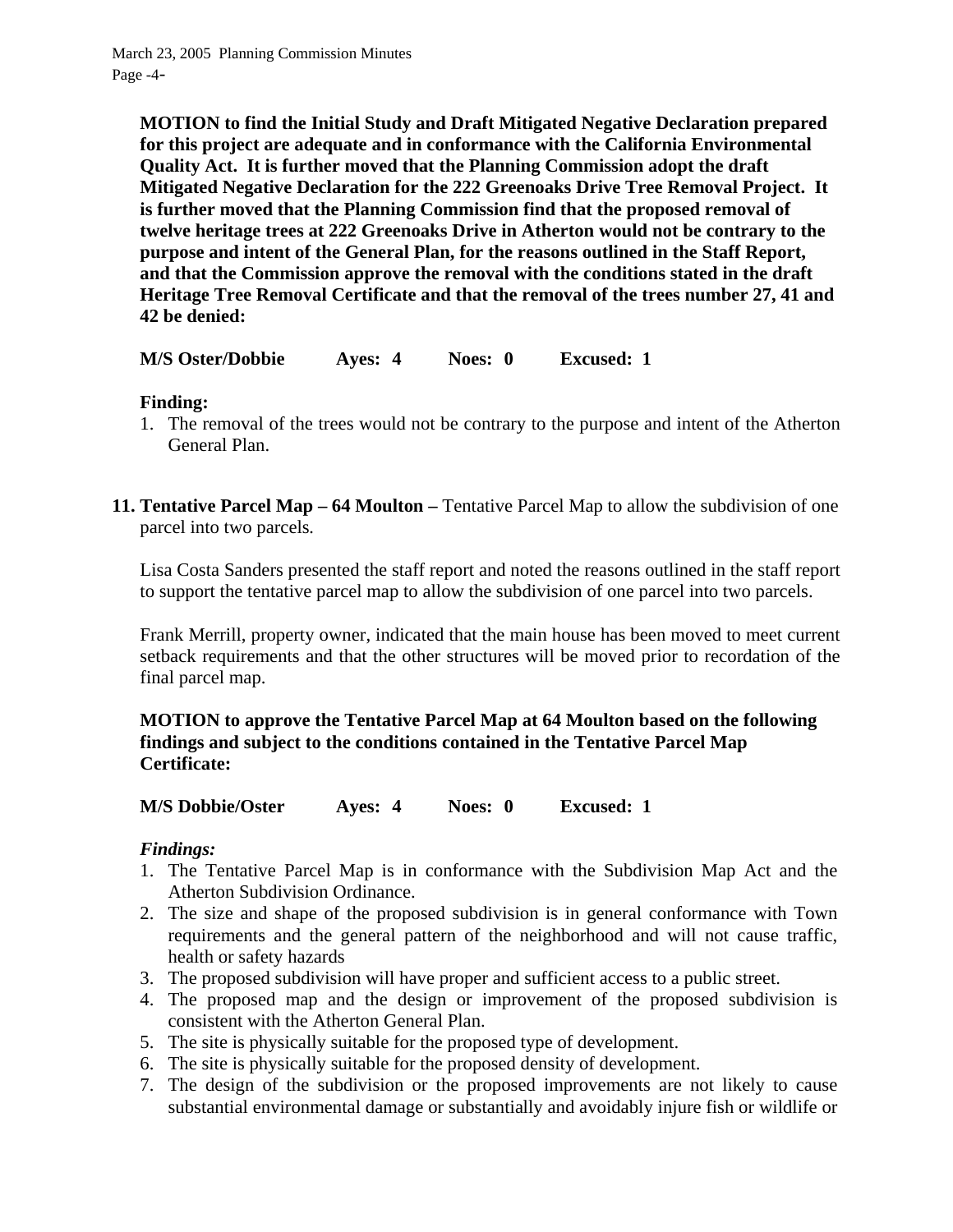their habitat.

- 8. The design of the subdivision or the type of improvements is not likely to cause serious public health problems.
- 9. The design of the subdivision or the type of improvements will not conflict with easements, acquired by the public at large, for access through or use of, property within the proposed subdivision, or that alternate easements, for access or for use, will be provided, and that these will be substantially equivalent to those previously acquired by the public.
- 10. Discharge of waste from the proposed subdivision will not result in violation of existing water quality requirements prescribed by the regional water quality control board.
- 12. **Heritage Tree Removal Permit 70 Barry Lane** Heritage Tree removal request to allow the removal of three heritage trees. Atherton Municipal Code section 8.10.

Lisa Costa Sanders presented the staff report and noted the reasons outlined in the staff report to support the removal of two heritage trees with the preservation of tree #8.

Kathy Hughes Anderson answered questions of the Commission relating to preservation of trees #8 and #10.

Sam Benzacar, property owner, presented a landscape plan for the site and requested the Commission allow him to remove trees #8, #9 and #11. He indicated that he would plant mature trees along the side of the property.

### **MOTION to approve the Heritage Tree Removal Permit at 70 Barry Lane to allow the removal of three heritage trees based on the following finding and subject to the conditions contained in the Heritage Tree Removal Permit as amended:**

**M/S Oster/Dobbie Ayes: 4 Noes: 0 Excused: 1** 

### **Finding:**

1. The removal of the trees would not be contrary to the purpose and intent of the Atherton General Plan.

# **Amended Conditions:**

Condition 1 –shall be amended to include removal of tree #8.

Condition 2 – shall be amended to delete reference to preserving tree #8.

Condition 3 – shall be amended to include planting of three 48" box size trees.

**13. Heritage Tree Removal Permit – 2 Cowell Lane – Heritage Tree removal request to allow** the removal of three heritage trees. Atherton Municipal Code section 8.10.

Lisa Costa Sanders presented the staff report and indicated that the applicant would like to amend their request for the removal of two heritage trees and that they will preserve tree #13.